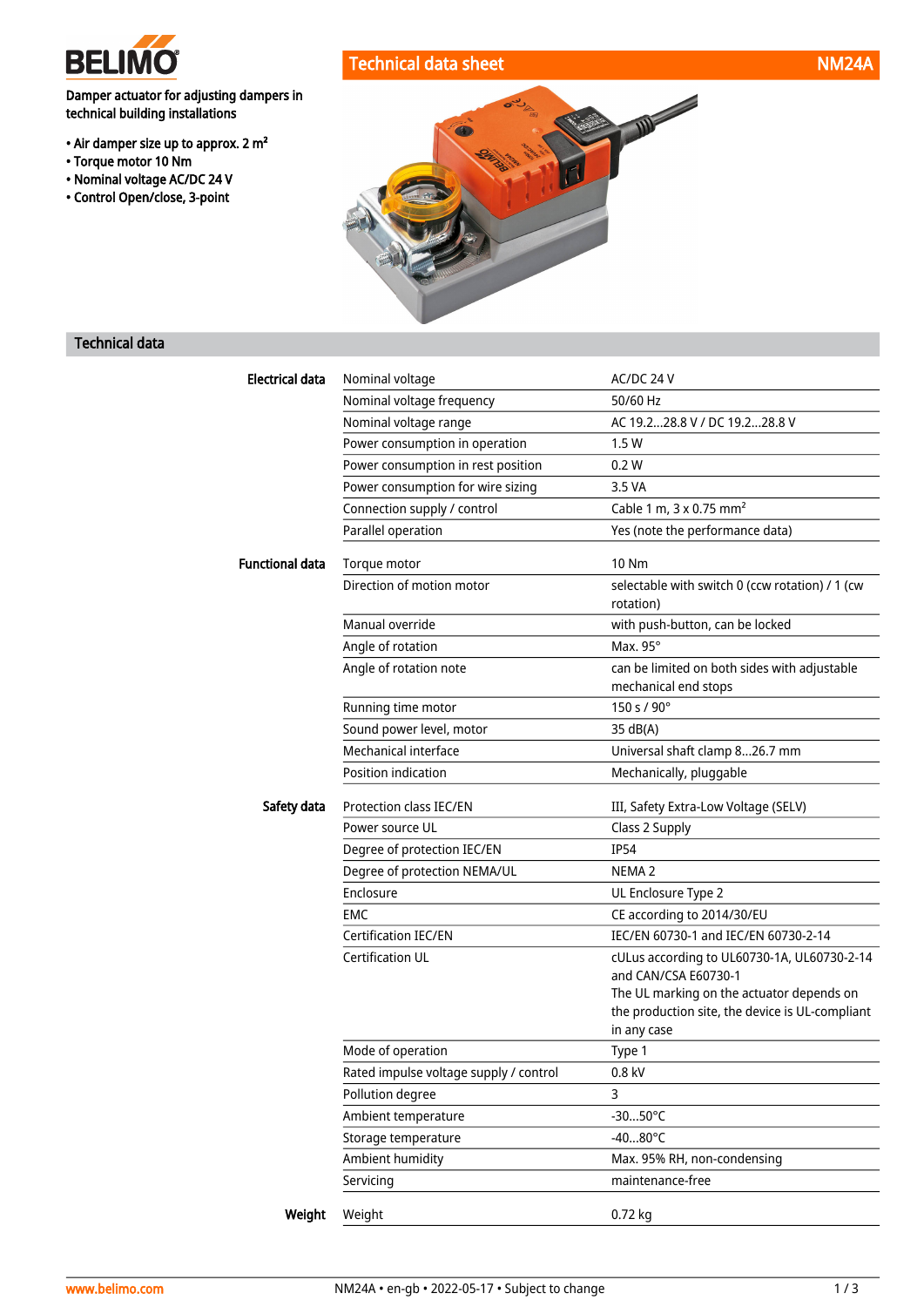

## Technical data sheet NM24A



• This device has been designed for use in stationary heating, ventilation and air-conditioning systems and must not be used outside the specified field of application, especially in aircraft or in any other airborne means of transport.

- Outdoor application: only possible in case that no (sea) water, snow, ice, insolation or aggressive gases interfere directly with the device and that it is ensured that the ambient conditions remain within the thresholds according to the data sheet at any time.
- Only authorised specialists may carry out installation. All applicable legal or institutional installation regulations must be complied during installation.
- The device may only be opened at the manufacturer's site. It does not contain any parts that can be replaced or repaired by the user.
- Cables must not be removed from the device.
- To calculate the torque required, the specifications supplied by the damper manufacturers concerning the cross-section, the design, the installation situation and the ventilation conditions must be observed.
- The device contains electrical and electronic components and must not be disposed of as household refuse. All locally valid regulations and requirements must be observed.

#### Product features

| Simple direct mounting             | Simple direct mounting on the damper shaft with a universal shaft clamp, supplied with an anti-<br>rotation device to prevent the actuator from rotating. |  |
|------------------------------------|-----------------------------------------------------------------------------------------------------------------------------------------------------------|--|
| Manual override                    | Manual override with push-button possible (the gear is disengaged for as long as the button is<br>pressed or remains locked).                             |  |
| Adjustable angle of rotation       | Adjustable angle of rotation with mechanical end stops.                                                                                                   |  |
| <b>High functional reliability</b> | The actuator is overload protected, requires no limit switches and automatically stops when the<br>end stop is reached.                                   |  |

#### Accessories

| <b>Electrical accessories</b> | <b>Description</b>                                                              | <b>Type</b>      |
|-------------------------------|---------------------------------------------------------------------------------|------------------|
|                               | Auxiliary switch 1 x SPDT add-on                                                | S <sub>1</sub> A |
|                               | Auxiliary switch 2 x SPDT add-on                                                | S <sub>2</sub> A |
|                               | Feedback potentiometer 140 $\Omega$ add-on                                      | P140A            |
|                               | Feedback potentiometer 200 $\Omega$ add-on                                      | P200A            |
|                               | Feedback potentiometer 500 $\Omega$ add-on                                      | <b>P500A</b>     |
|                               | Feedback potentiometer 1 kΩ add-on                                              | P1000A           |
|                               | Feedback potentiometer 2.8 kΩ add-on                                            | P2800A           |
|                               | Feedback potentiometer 5 kΩ add-on                                              | P5000A           |
|                               | Feedback potentiometer 10 kΩ add-on                                             | P10000A          |
| <b>Mechanical accessories</b> | <b>Description</b>                                                              | <b>Type</b>      |
|                               | Actuator arm for standard shaft clamp (one-sided)                               | AH-25            |
|                               | Shaft extension 240 mm Ø20 mm for damper shaft Ø 822.7 mm                       | AV8-25           |
|                               | Ball joint suitable for damper crank arm KH8, Multipack 10 pcs.                 | KG8              |
|                               | Ball joint suitable for damper crank arm KH8 / KH10, Multipack 10 pcs.          | KG10A            |
|                               | Damper crank arm Slot width 8.2 mm, clamping range Ø1018 mm                     | KH <sub>8</sub>  |
|                               | Shaft clamp one-sided, clamping range Ø826 mm with insert, Multipack<br>20 pcs. | K-ENMA           |
|                               | Shaft clamp one-sided, clamping range Ø826 mm, Multipack 20 pcs.                | K-ENSA           |
|                               | Shaft clamp reversible, clamping range Ø820 mm                                  | K-NA             |
|                               | Form fit insert 8x8 mm, Multipack 20 pcs.                                       | ZF8-NMA          |
|                               | Form fit insert 10x10 mm, Multipack 20 pcs.                                     | ZF10-NSA         |
|                               | Form fit insert 12x12 mm, Multipack 20 pcs.                                     | ZF12-NSA         |
|                               | Form fit insert 15x15 mm, Multipack 20 pcs.                                     | ZF15-NSA         |
|                               | Form fit insert 16x16 mm, Multipack 20 pcs.                                     | ZF16-NSA         |
|                               | Mounting kit for linkage operation for flat installation                        | ZG-NMA           |
|                               | Anti-rotation mechanism 180 mm, Multipack 20 pcs.                               | Z-ARS180         |
|                               | Base plate extension for NMA to NM                                              | Z-NMA            |
|                               | Position indicator, Multipack 20 pcs.                                           | $Z-PI$           |